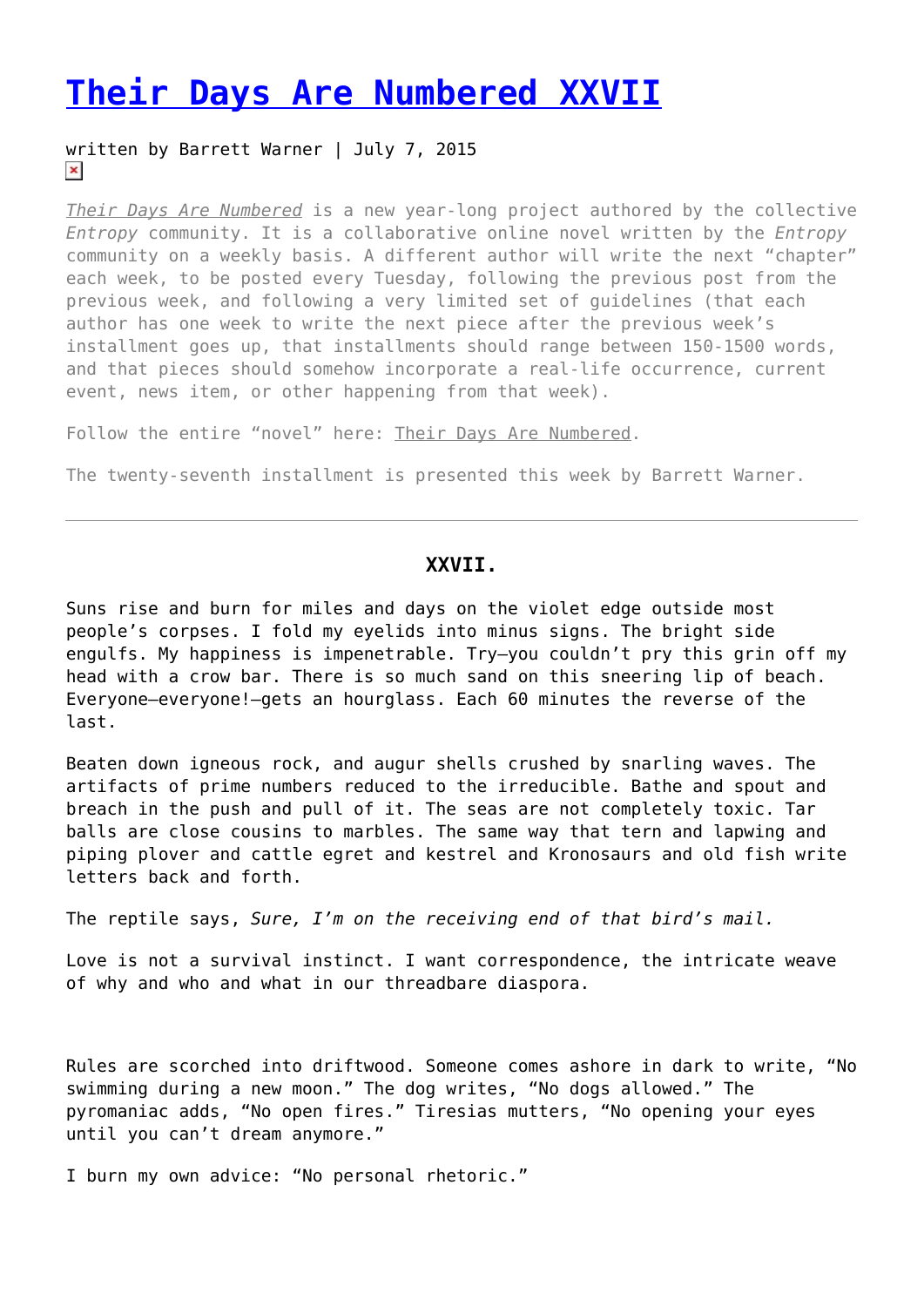A lone surfer sawing his board ashore, and back out, legs dangling, waiting beyond the Gaelic chop, all smiles and sabers. For him, the Earth is just beginning on each wave.

My darling angel, if you don't stop waving that sparkler at me I'll run it through your eyeball. People will say: there goes Wen with that amazed expression; there goes Wen with the Fourth of July in his eyes.

It would help all of us get a little sleep around here if you stopped chanting. Who made you into the swarm of bees landing on my piano? Everyone else gets a can of peaches and I get the aging rock star snoring through her tracheotomy.

The ancients burned sand to make glass. Pretty much went downhill from there.

It's time for my morning seizure. The breaking waves cannot break me. In spite of centuries of bite sticks, it is quite uncommon to swallow your own tongue.

Close your eyes. Just because it feels like a taxi cab doesn't mean it's not capable of Bach inventions. Here's the problem with your striding left hand. Listen: memory is the past and desire is the future. Right here and right now are just artificial borders. Lose tomorrow and all you've got is yesterday. Destroy words like "remember" and you've got nothing. Without information a brain is just nerves, and a piano is just a Chevrolet with its wind-uhs busted out.

To memorize music you have to sing it. Didn't anyone tell you that? Here, sit beside me on the black bench. Let's have a duet. At certain precise moments I will say "Knock, Knock" and you should answer, "Who's there?"

Got it, Lady Landslide?

The new quiet part without ascending fifths. Composition means nothing. It's all in the arrangement. This next song is a true story. A composer turned all the light in the world into sound and all the sound into light. You know Wen, you can get into trouble for doing that. For even wondering what would happen if you did that. Light and sound are thirty-eight paces past the end of consciousness.

When the composer played the music backwards her right hand fell off her wrist. Now you're walking along the beach and there's a rustle in the sea grapes. You turn. Nothing. Maybe it was just a mongoose hunting a mouse. You walk on, but now you feel that hand on your shoulder. It's her hand. The sound / light composer. Your mother.